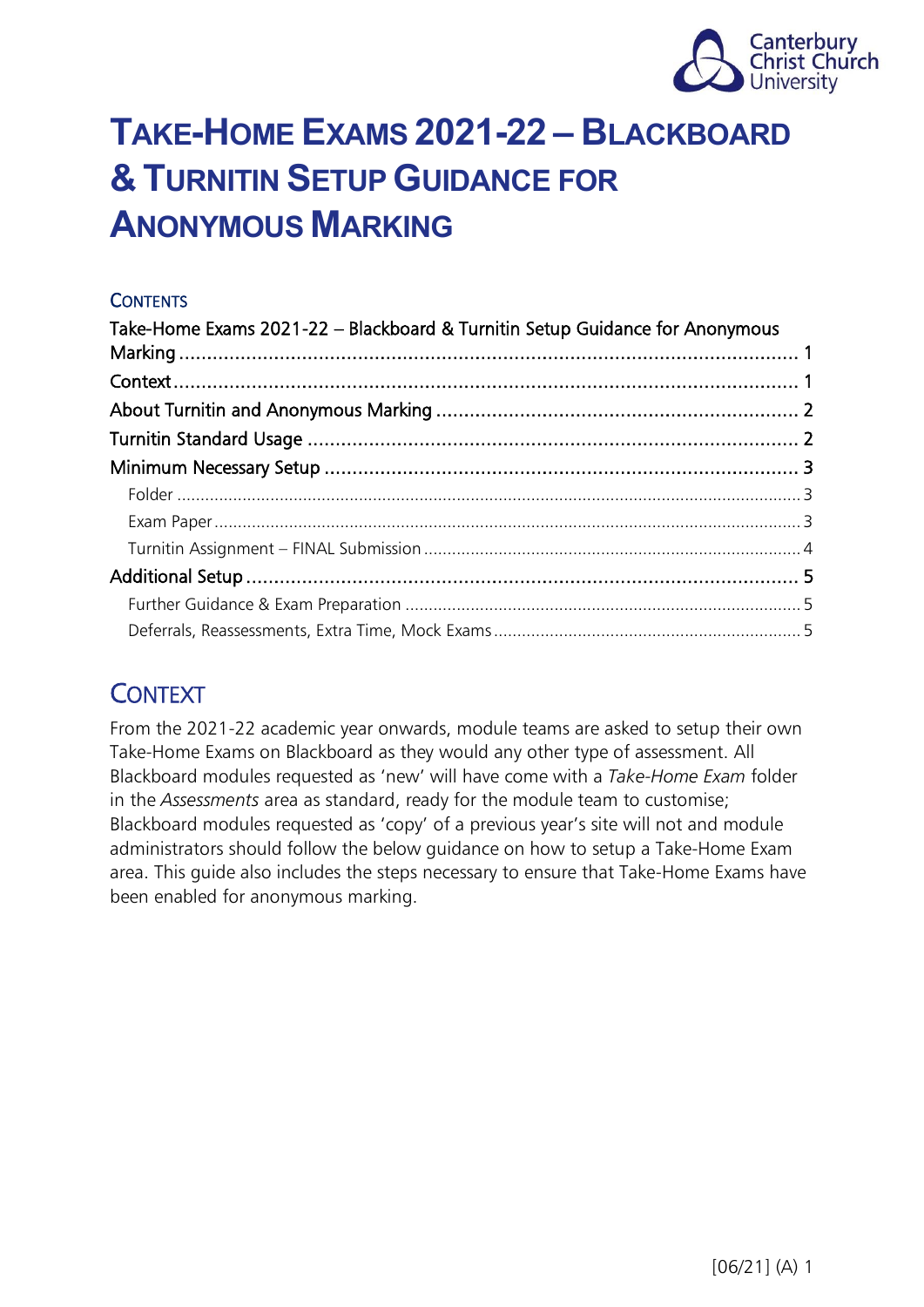

## <span id="page-1-0"></span>ABOUT TURNITIN AND ANONYMOUS MARKING

Turnitin has the facility to enable anonymous marking to take place. There are some key considerations that warrant highlighting:

- It should be noted that the post date is the un-anonymisation point, as well as the point for releasing feedback to students, and it's essential that any changes to set the Post Date back are made before it initially passes or is irrevocably deanonymised.
- The option to individually un-anonymise a student's name is a last resort and that establishing the owner of a submission in question, or locating a specific student's submission, will usually be done via a Student ID look up.
- Anonymous marking cannot be enabled on a Turnitin submission point once a submission has been made.

For further advice and guidance, please refer to the *[Anonymous Marking Policy](https://www.canterbury.ac.uk/learning-and-teaching-enhancement/docs/Anon-Marking/Anonymous-Marking-Policy-AB-approved-June-2021.pdf)*, *[Anonymous Marking Staff Guidance](https://www.canterbury.ac.uk/learning-and-teaching-enhancement/docs/Anon-Marking/Academic-Staff-Guidance-for-Anonymous-Marking.pdf)*, and the *[Troubleshooting with Anonymous](https://www.canterbury.ac.uk/learning-and-teaching-enhancement/docs/Anon-Marking/Troubleshooting-with-Anonymous-Marking-on-Turnitin-new.pdf)  [Marking on](https://www.canterbury.ac.uk/learning-and-teaching-enhancement/docs/Anon-Marking/Troubleshooting-with-Anonymous-Marking-on-Turnitin-new.pdf) Turnitin* documents.

## <span id="page-1-1"></span>TURNITIN STANDARD USAGE

Turnitin is being used as the main point of submission for Take-Home Exams after positive use during 2020-21 and existing familiarity with the service from students and staff alike.

The standard setup for a Turnitin Assignment is based around students submitting word-processed documents that Turnitin can 'read' for Similarity Checking. This then produces a Similarity Report that markers can use to assist their feedback and academic judgement around referencing and originality.

Modules requiring students to submit scanned work should pay attention to the second *Note* box in the *Turnitin Assignment – FINAL Submission* section below as facilitating this requires a change in the setup to allow any type of file. Please also be aware that Turnitin cannot 'read' scanned work for Similarity as it is essentially an image, so no Similarity Report will be available in these cases.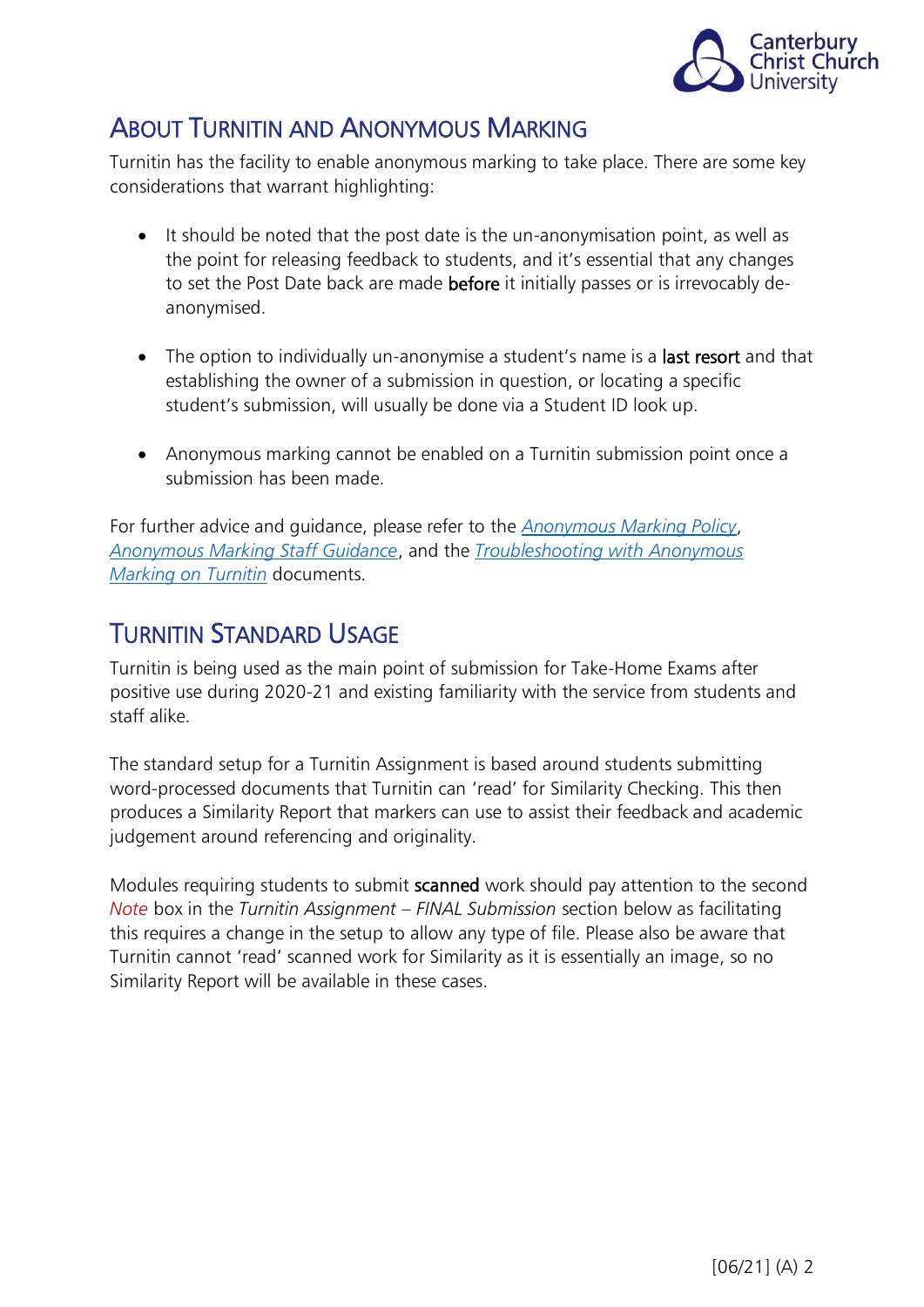

## <span id="page-2-0"></span>MINIMUM NECESSARY SETUP

As an absolute minimum you will need to create a standard Blackboard folder, item, and a Turnitin Assignment per exam. You may need more if you are running multiple exams, require areas for reassessments and/or deferrals, or, for exams of less than 24 hours (with professional body requirements) areas for students with reasonable adjustments (as determined in their Learning Support Plan).

| New Course / Module Template 2021-22 C21TEMPLATE                       |                                                                                                        | $\sim$            |                                                                                           |              |  | (Course is unavailable to students) Assessments                                                                                 | Take-Home Exam                                                                                                                                                                                                                                                               |  | r 1 |  | Edit Mode is: <b>DON</b> |    |
|------------------------------------------------------------------------|--------------------------------------------------------------------------------------------------------|-------------------|-------------------------------------------------------------------------------------------|--------------|--|---------------------------------------------------------------------------------------------------------------------------------|------------------------------------------------------------------------------------------------------------------------------------------------------------------------------------------------------------------------------------------------------------------------------|--|-----|--|--------------------------|----|
| $\bigoplus$<br>t o m<br><b>New Course / Module</b><br>Template 2021-22 | Take-Home Exam                                                                                         |                   |                                                                                           |              |  |                                                                                                                                 |                                                                                                                                                                                                                                                                              |  |     |  |                          |    |
| (C21TEMPLATE)<br>Welcome                                               | Build Content v                                                                                        |                   | Assessments $\vee$                                                                        | Tools $\vee$ |  |                                                                                                                                 |                                                                                                                                                                                                                                                                              |  |     |  |                          | 个. |
| <b>MODULE MATERIALS</b>                                                |                                                                                                        |                   |                                                                                           |              |  |                                                                                                                                 |                                                                                                                                                                                                                                                                              |  |     |  |                          |    |
| <b>Module Information</b>                                              |                                                                                                        | <b>Exam Paper</b> |                                                                                           |              |  |                                                                                                                                 |                                                                                                                                                                                                                                                                              |  |     |  |                          |    |
| <b>Learning Resources</b>                                              | Availability: Item is hidden from students. It will be available after 30-May-2022 11:00.              |                   |                                                                                           |              |  |                                                                                                                                 |                                                                                                                                                                                                                                                                              |  |     |  |                          |    |
| ReCap                                                                  |                                                                                                        |                   | Enabled: Statistics Tracking                                                              |              |  | < <add add="" and="" availability="" delete="" exam="" here,="" line="" paper="" then="" this="" timings,="" your="">&gt;</add> |                                                                                                                                                                                                                                                                              |  |     |  |                          |    |
| <b>Assessments</b>                                                     | If you have any questions about the exam paper during the 24 hour exam period, please email << CONTACT |                   |                                                                                           |              |  |                                                                                                                                 |                                                                                                                                                                                                                                                                              |  |     |  |                          |    |
| <b>COMMUNICATION</b>                                                   |                                                                                                        |                   | NAME and EMAIL ADDRESS>>                                                                  |              |  |                                                                                                                                 |                                                                                                                                                                                                                                                                              |  |     |  |                          |    |
| <b>Announcements</b>                                                   |                                                                                                        |                   |                                                                                           |              |  |                                                                                                                                 |                                                                                                                                                                                                                                                                              |  |     |  |                          |    |
| Collaborate                                                            |                                                                                                        |                   | Take-Home Exam - FINAL Submission                                                         |              |  |                                                                                                                                 |                                                                                                                                                                                                                                                                              |  |     |  |                          |    |
| Contacts                                                               |                                                                                                        |                   |                                                                                           |              |  |                                                                                                                                 |                                                                                                                                                                                                                                                                              |  |     |  |                          |    |
| Send an Email                                                          |                                                                                                        |                   | Availability: Item is hidden from students. It will be available after 30-May-2022 11:00. |              |  |                                                                                                                                 | Submit your FINAL submission here for this exam. Please make sure that you submit the correct file - if you submit the wrong one you                                                                                                                                         |  |     |  |                          |    |
| <b>LEARNING &amp; RESEARCH</b>                                         |                                                                                                        |                   |                                                                                           |              |  |                                                                                                                                 | can overwrite it by clicking back into this exam and choosing the option to 'Resubmit'. Unless you have an agreed extension, any<br>submissions made after the deadline will be marked as late. If you experience a technical issue, please contact: i-zone@canterbury.ac.uk |  |     |  |                          |    |
| <b>Library Support</b>                                                 |                                                                                                        | >> View/Complete  |                                                                                           |              |  |                                                                                                                                 |                                                                                                                                                                                                                                                                              |  |     |  |                          |    |

## <span id="page-2-1"></span>*FOLDER*

Create a folder titled Take-Home Exam on your module within the Assessments section. If you run multiple exams for the same module, you should add a descriptor to the end too, such as *Take-Home Exam – January 2022*, to make it easier for students and staff to navigate and distinguish between them.



### <span id="page-2-2"></span> $E$ *XAM PAPER*

Create an item titled Exam Paper within the newly created folder.

- 1. add the following line to the description, replacing the section in chevrons/arrows with the relevant contact name and email address: "If you have any questions about the exam paper during the 24-hour exam period, please email << CONTACT NAME and EMAIL ADDRESS>>"
- 2. Add your exam paper as an attachment for students to download and complete (e.g. in Word format)
- 3. Set release dates to ensure that the exam paper is available at the correct time:
	- Permit Users to View this Content  $=$  Yes
	- Track Number of Views  $=$  Yes
	- Select Date and Time Restriction  $=$  tick boxes next to Display After and Display Until and set the date and time for your exam to be available from and to (*e.g. after 17/05/2022, 11:00 until 18/05/2022, 11:00*)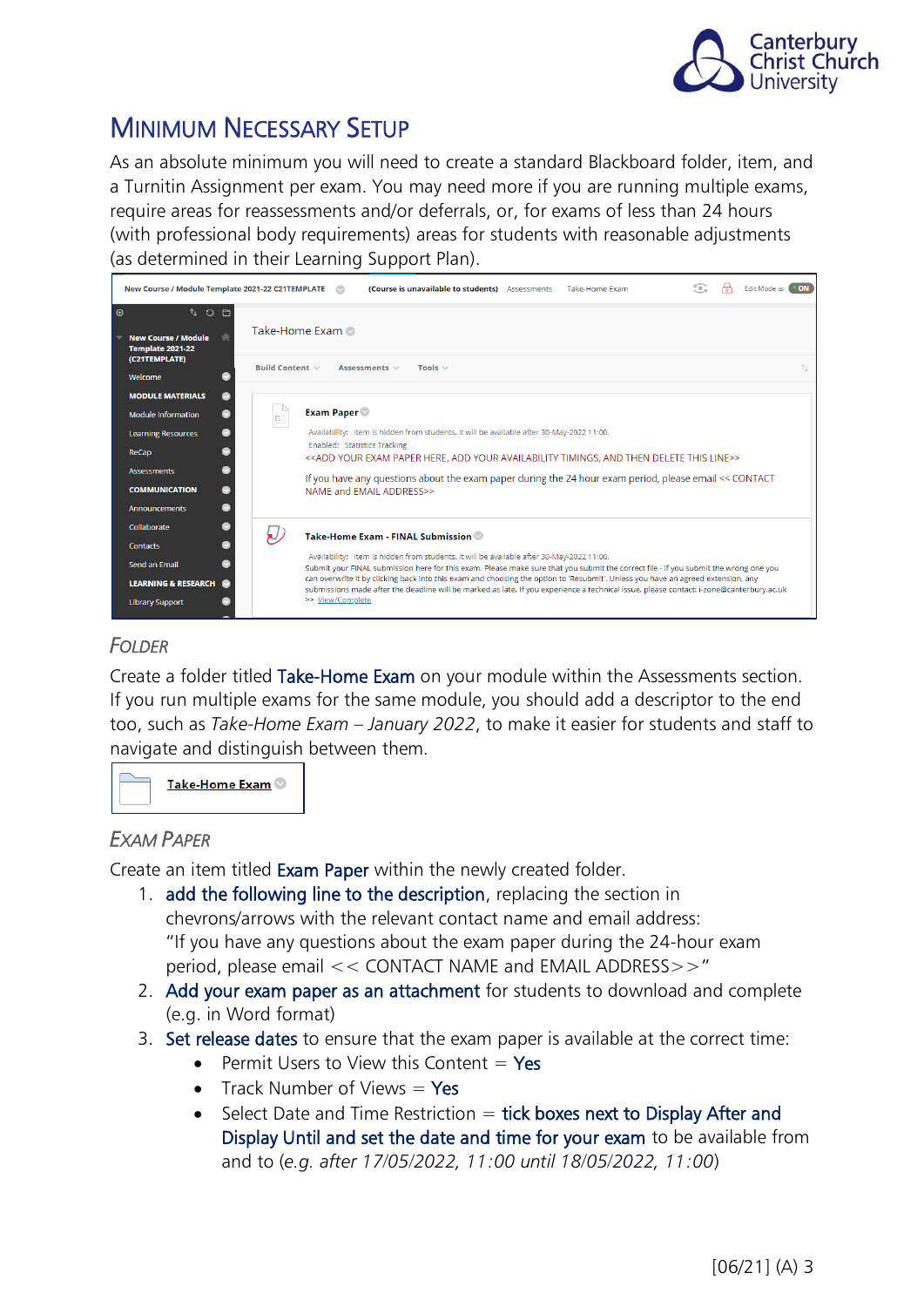

#### **Exam Paper**

Œ

Availability: Item is hidden from students. It will be available after 30-May-2022 11:00. **Enabled: Statistics Tracking** <<ADD YOUR EXAM PAPER HERE, ADD YOUR AVAILABILITY TIMINGS, AND THEN DELETE THIS LINE>> If you have any questions about the exam paper during the 24 hour exam period, please email << CONTACT NAME and EMAIL ADDRESS>>

### <span id="page-3-0"></span>*TURNITIN ASSIGNMENT – FINAL SUBMISSION*

Create a Turnitin Assignment for final submissions underneath the exam paper created above. Use the following settings for the standard Take-Home Exam setup:

#### • Assignment Title: Take-Home Exam - FINAL Submission

*Note: if you are running multiple exams you should add a descriptor too, such as Take-Home Exam – January – FINAL Submission, to make it easier for students and staff to distinguish between them, particularly for marking and feedback.*

• Point Value: 100

### • Allow only file types that Turnitin can check for similarity

*Note: if you are intending for students to submit scanned work that Turnitin cannot 'read' for similarity checking then select the second option, Allow any file type.*

- Start Date: *date exam should start / become available to students to submit*
- Due Date: *date exam should finish / become unavailable to students to submit*
- Post Date: *date grade and feedback is released to students – should be set to 15 working days after the Due Date*
- Enter Special Instructions: the following should be copied and pasted in  $-$

*Submit your FINAL submission here for this exam. YOUR NAME MUST NOT BE INCLUDED ANYWHERE on your work. Instead, YOU MUST ADD YOUR STUDENT ID NUMBER (numbers only) TO YOUR WORK AND THE TURNITIN SUBMISSION TITLE. Please make sure that you submit the correct file - if you submit the wrong one you can overwrite it by clicking back into this exam and choosing the option to 'Resubmit'. Unless you have an agreed extension, any submissions made after the deadline will be marked as late. For GUIDANCE ON HOW TO SUBMIT ANONYMOUSLY see the Blackboard Help section > Turnitin > Submitting (folder on anonymous marking). For any issues with your anonymous submission please contact your Course Administrator, who will be able to identify your submission if necessary, and not your Tutor who will not be able to. If you experience a technical issue, please contact: [i-zone@canterbury.ac.uk.](mailto:i-zone@canterbury.ac.uk) For more information about the University Anonymous Marking Pilot see the Exams and Coursework Procedures web page.*

- Allow submissions after the due date?: No
- Generate Similarity Report for submissions: Yes
- Generate Similarity Reports for student submission: Immediately (can overwrite reports until due date)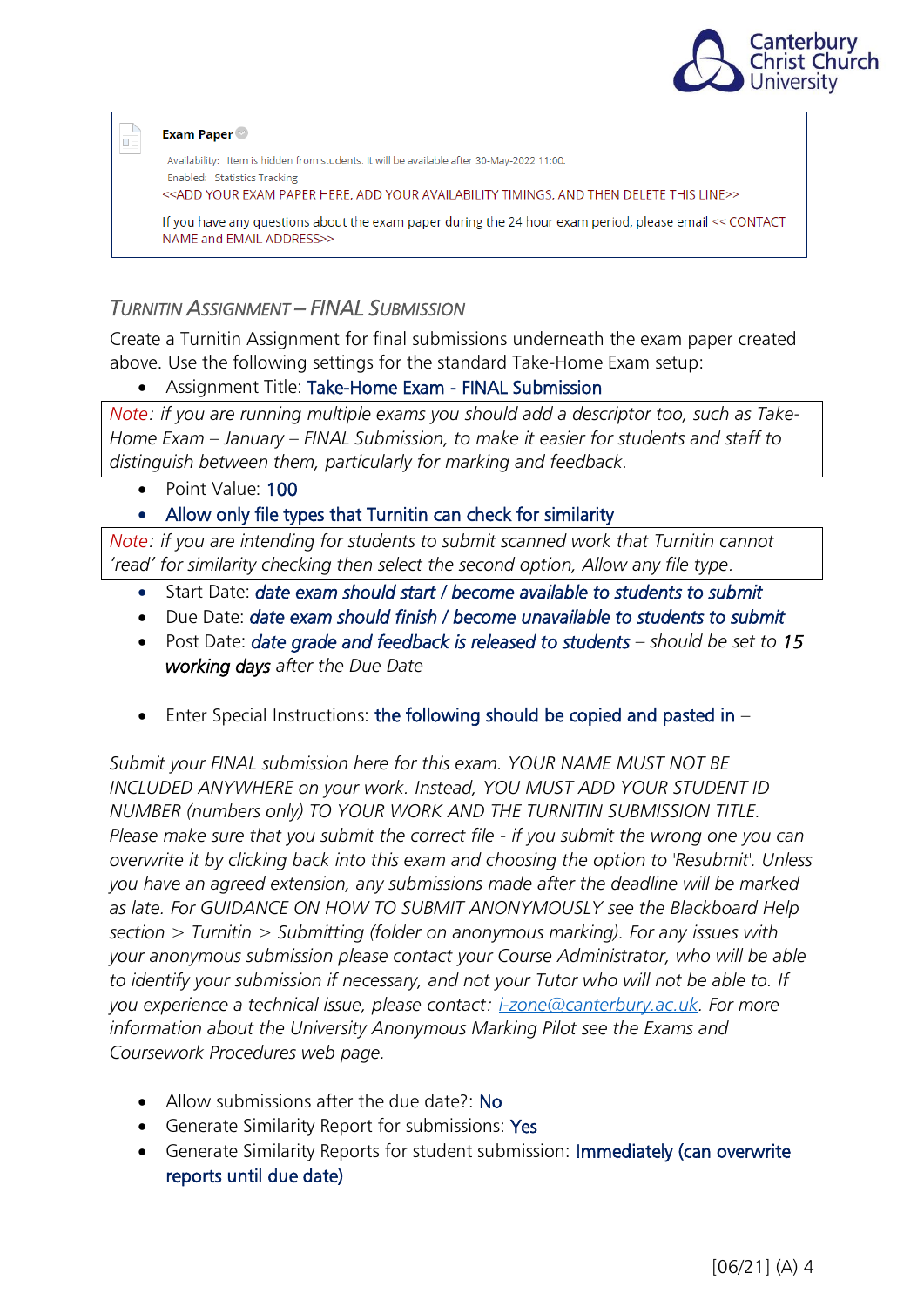

- Exclude bibliographic materials from Similarity Index for all papers in this assignment?: No
- Exclude quoted materials from Similarity Index for all papers in this assignment?: No
- Exclude small sources?: No
- Allow students to see Similarity Reports?: No
- Reveal Grades to students only on post date?: Yes
- Enable anonymous marking?: Yes
- Submit Papers to: Standard paper repository
- Search Options: all ticked
- Attach a rubric/form to this assignment: Attach rubric if you are using one, or leave as No rubric/form

#### $\mathcal{D}$ Take-Home Exam - FINAL Submission

Availability: Item is hidden from students. It will be available after 30-May-2022 11:00. Submit your FINAL submission here for this exam. Please make sure that you submit the correct file - if you submit the wrong one you can overwrite it by clicking back into this exam and choosing the option to 'Resubmit'. Unless you have an agreed extension, any submissions made after the deadline will be marked as late. If you experience a technical issue, please contact: i-zone@canterbury.ac.uk >> View/Complete

## <span id="page-4-0"></span>ADDITIONAL SETUP

### <span id="page-4-1"></span>*FURTHER GUIDANCE & EXAM PREPARATION*

You may wish to include a folder of exam preparation materials or previous papers for students to complete. If so, create a new folder within the *Take-Home Exam* area called Further Guidance & Exam Preparation and add any desired documents or links within.

|  | Further Guidance & Exam Preparation A                         |  |  |  |  |  |  |
|--|---------------------------------------------------------------|--|--|--|--|--|--|
|  | Past papers, mock-exams, and specific guidance for this exam. |  |  |  |  |  |  |

## <span id="page-4-2"></span>*DEFERRALS, REASSESSMENTS, EXTRA TIME, MOCK EXAMS*

Follow the guidance in this document to also create any additional areas as and when necessary for deferrals, reassessments, for students requiring extra time for short exams in modules with professional body requirements, or mock exams. Where the same exam paper is being used, then create new Turnitin Assignment(s) below the FINAL (following the guidance above but ensuring to adjust the name, dates, and special instructions accordingly). Where a different exam paper will be used, then create a new folder, item, and Turnitin Assignment to keep things separate but within the same *Take-Home Exam* area. For example:

Deferral / Reassessment